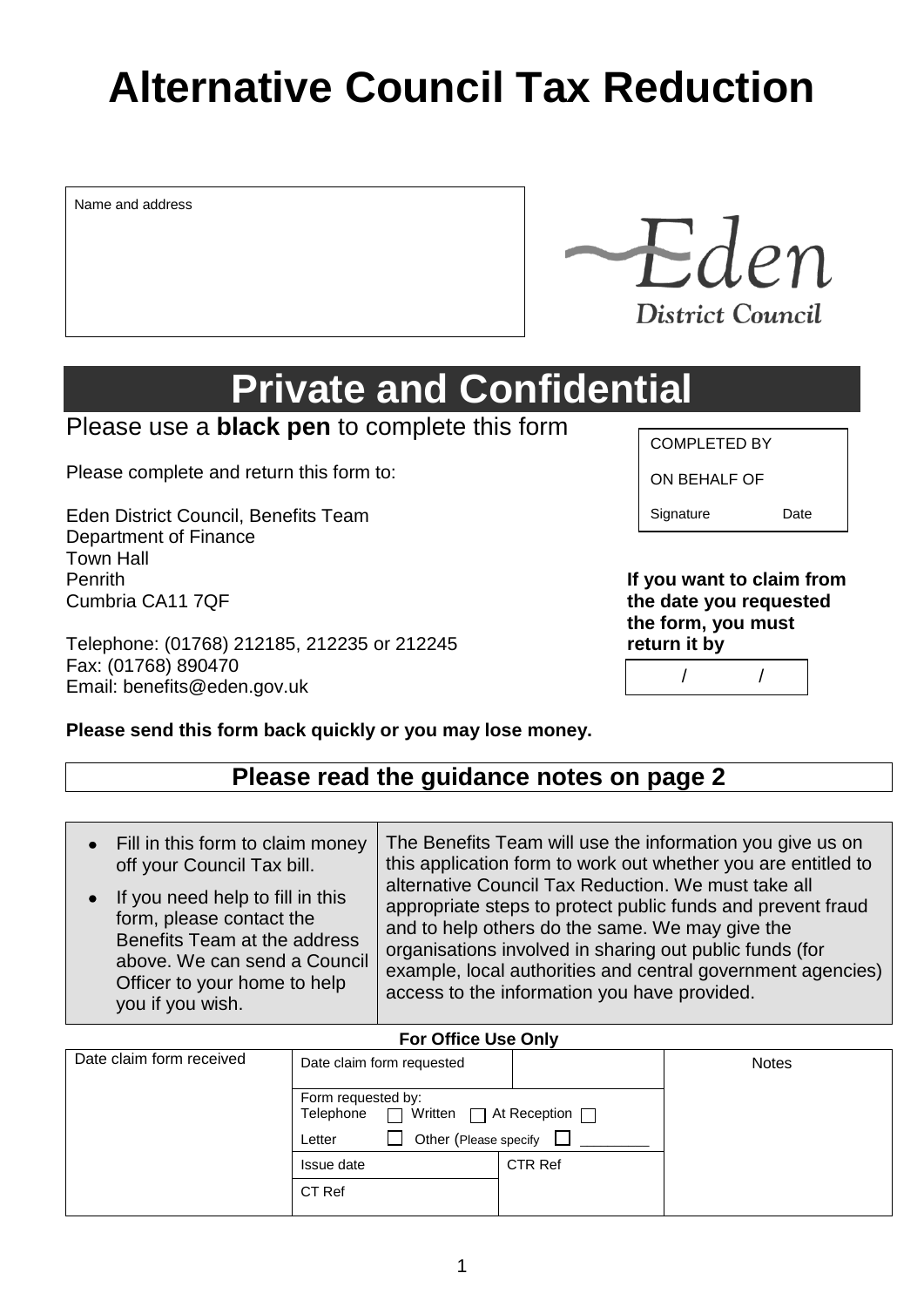# **Important Guidance Notes**

#### **Please read these notes carefully**

- We will use the information you give us to work out your Alternative Council Tax Reduction. We will also use it to check you are paying the right amount of Council Tax.
- We will follow the Data Protection Act and keep the information you give us confidential.
- **Your entitlement will normally start on the Monday following the date you requested the form, provided that the form is returned within one month from that date.**

#### **Opening Hours**

8.45am to 5.15pm Monday to Thursday 8.45am to 4.45pm Friday (Second Wednesday in every month 10am to 5.15pm)

- Once we have got all the information we need from you, we will work out the Alternative Council Tax Reduction and write to you to let you know how much you will get. You should hear from us within 14 days of us receiving all the information.
- **Your claim may be delayed or you may lose some reduction if you do not answer all the questions that we ask you to complete.** (If you deliver this form to the Town Hall please ask for an acknowledgement receipt to show that you have delivered it).

#### **What is Alternative Council Tax Reduction**

Alternative Council Tax Reduction is a form of Council Tax Reduction and is another way of reducing your Council Tax Bill (by up to 25% of what you have to pay). You can usually get Alternative Council Tax Reduction if you are the only person liable for the Council Tax on your property and you have a 'second adult' living with you who is on low income. A 'second adult' means someone like grown up sons, daughters, relatives, friends and grandchildren.

#### **How Alternative Council Tax Reduction is worked out**

If all the 'second adults' living with you receive, Income Support, Income Based Job Seekers Allowance, Income Related Employment and Support Allowance or guaranteed Pension Credit your reduction will be 25% of your council tax charge. If any 'second adults' living with you do not receive one of these benefits the amount of reduction depends on the gross income of these second adults, this could be a reduction of 15% or 7.5%.

### **Section 1 - About you**

| Title (Mr, Mrs, Miss)            |          |
|----------------------------------|----------|
| Surname                          |          |
| All your other names in full     |          |
| <b>Address</b>                   |          |
|                                  |          |
|                                  | Postcode |
| Date of Birth                    |          |
| <b>National Insurance Number</b> |          |
| Your day time telephone number   |          |
| Your email address               |          |
|                                  |          |

You do not have to give your telephone number or email address but it helps to process your claim more quickly should we need to contact you.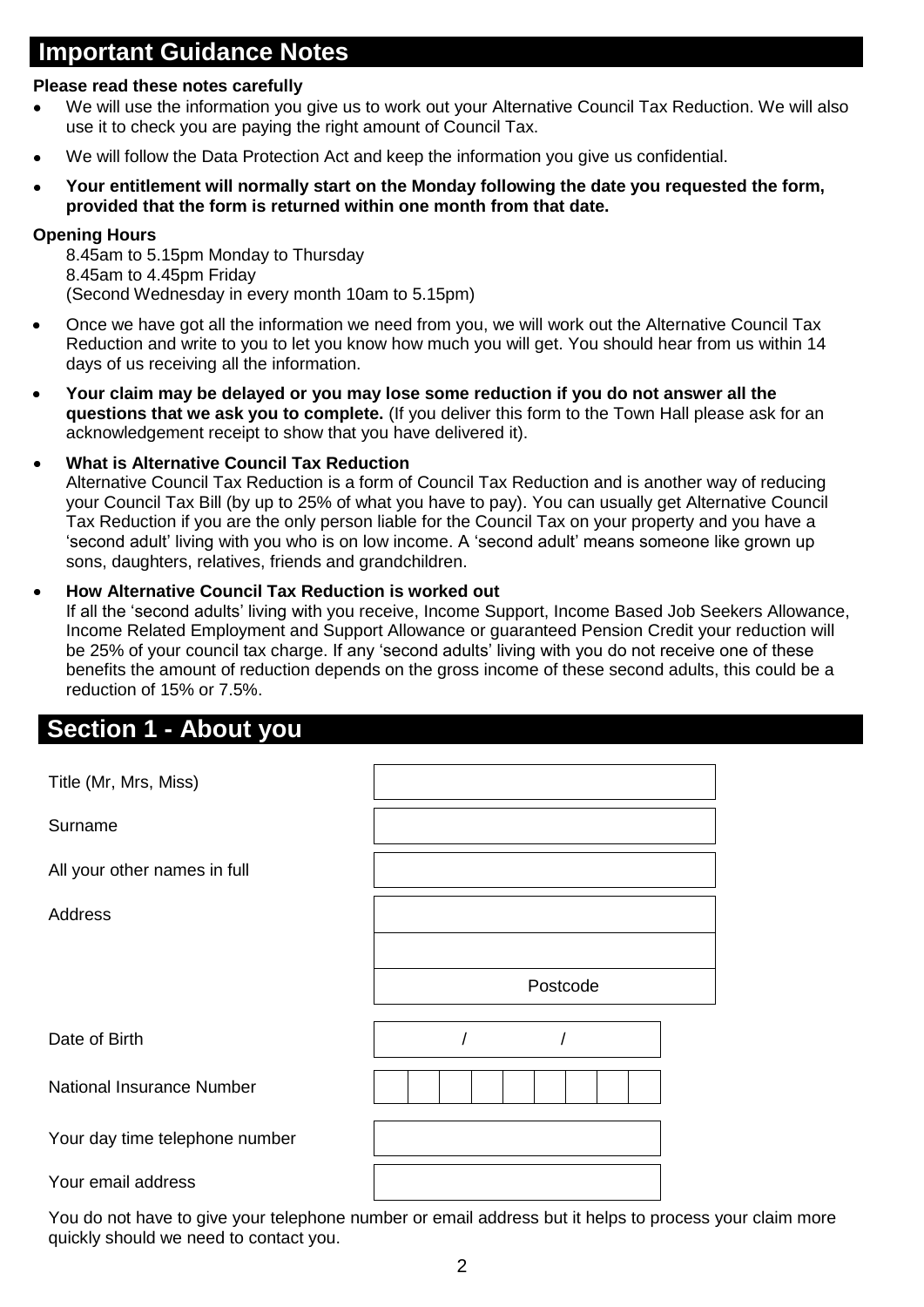# **Section 2 - Other adults who live with you**

|                                                                                                                                                                                 | <b>Adult 1</b>            | <b>Adult 2</b>       | Adult 3           |
|---------------------------------------------------------------------------------------------------------------------------------------------------------------------------------|---------------------------|----------------------|-------------------|
| Surname                                                                                                                                                                         |                           |                      |                   |
| First names                                                                                                                                                                     |                           |                      |                   |
| Date of birth                                                                                                                                                                   | $\sqrt{\phantom{a}}$<br>T | $\prime$<br>$\prime$ | $\prime$<br>/     |
| National<br>Insurance<br>Number                                                                                                                                                 |                           |                      |                   |
| Relationship to<br>you                                                                                                                                                          |                           |                      |                   |
| Do they get Income<br>Support, Income Based<br><b>Job Seekers</b><br>Allowance, Income<br><b>Related Employment</b><br>and Support Allowance<br>or Guaranteed Pension<br>Credit | No<br>Yes                 | Yes<br>No            | Yes<br>No         |
| Do they get Disability<br>Living Allowance,<br>Attendance Allowance or<br>Personal Independence<br>Payments?                                                                    | No<br>Yes                 | Yes<br>No            | Yes<br>No         |
| Do they normally work<br>for 16 hours or more a<br>week?                                                                                                                        | No<br>Yes                 | Yes<br>No            | Yes<br>No         |
| If yes tell us their<br>earnings before any<br>deductions                                                                                                                       | £                         | £                    | £                 |
| Please tell us what<br>other income they have<br>(if any)                                                                                                                       |                           |                      |                   |
| Do they fall into the<br><b>Disregarded Persons</b>                                                                                                                             | Yes<br>No                 | Yes<br>No            | Yes<br>No         |
| category (see enclosed<br>notes)                                                                                                                                                | Category                  | Category             | Category          |
| Are any of these people Yes<br>living together as a<br>couple                                                                                                                   | No                        | Tell us their names  | is the partner of |